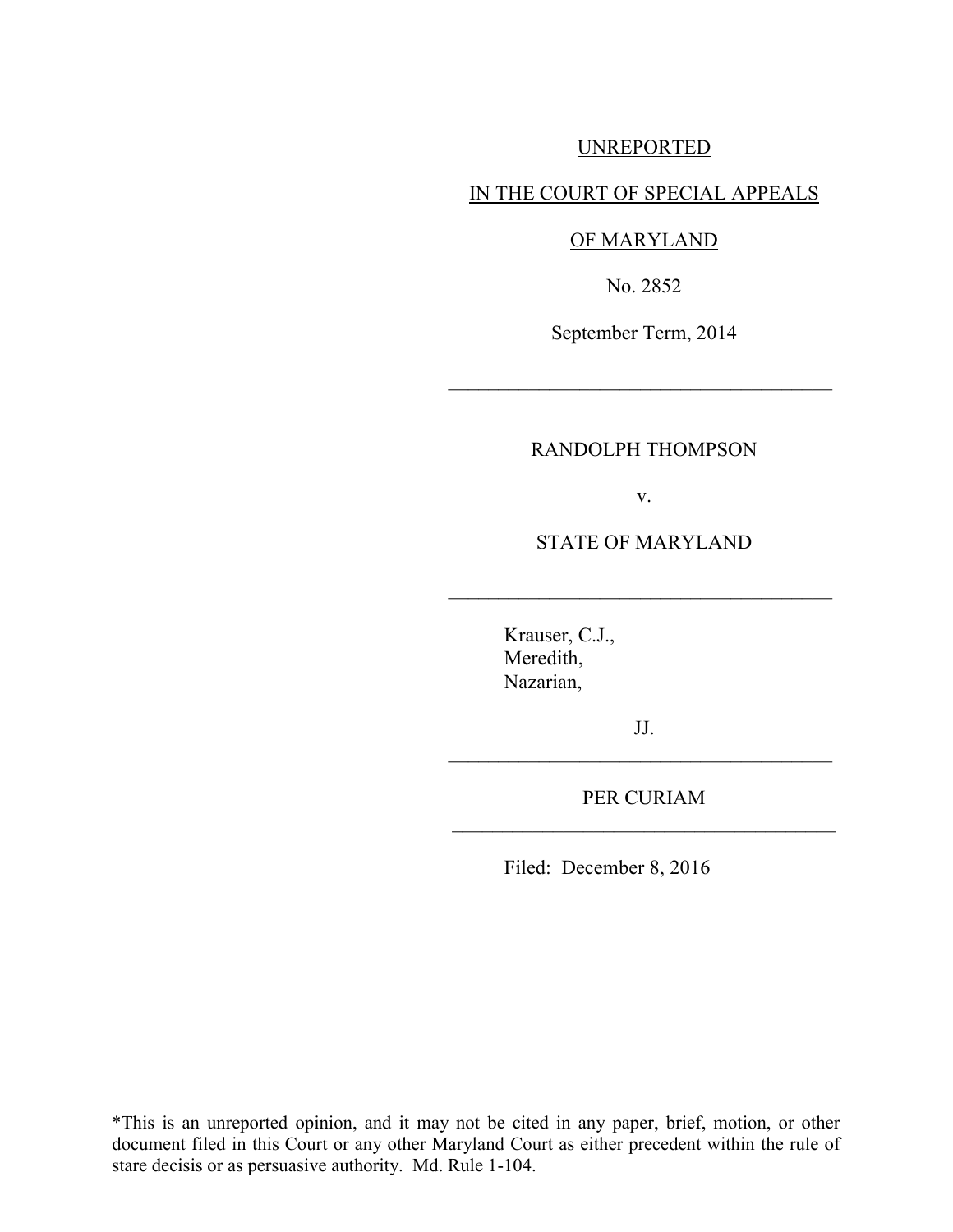In 1995, Randolph Thompson, appellant, was convicted of first degree murder and use of a handgun in the commission of a felony or crime of violence (use of a handgun) following a jury trial, in the Circuit Court for Baltimore City. In 2013, Thompson filed a motion to correct illegal sentence, contending that the circuit court did not have jurisdiction to try and sentence him for those offenses because, he claims, he was tried on a criminal information and was never given a preliminary hearing as required by Maryland Rule 4-201 (c). After determining that Thompson had been tried on an indictment, and not on an information, the circuit court denied his motion. On appeal, Thompson presents one question for our review: Did the trial court err in denying his motion to correct illegal sentence? For the reasons that follow, we affirm.

Maryland Rule 4-201(c) provides, in pertinent part, that an offense may be tried in the circuit court:

(1) on an indictment, *or*

(2) on an information if the offense is (A) a misdemeanor, or (B) a felony within the jurisdiction of the District Court, or  $(C)$  any other felony and lesser included offense if the defendant requests or consents in writing to be charged by information, or if the defendant has been charged with the felony and a preliminary hearing pursuant to [Rule 4-221](https://1.next.westlaw.com/Link/Document/FullText?findType=L&pubNum=1007682&cite=MDRCRR4-221&originatingDoc=NA57685909CEA11DB9BCF9DAC28345A2A&refType=LQ&originationContext=document&transitionType=DocumentItem&contextData=(sc.Category)) has resulted in a finding of probable cause, or if the defendant has been charged with the felony as to which a preliminary hearing has been waived.

(emphasis added). Based on our review of the record, which, as supplemented, includes a true test copy of Thompson's indictment for first degree murder and use of handgun, we conclude that the trial court's determination that Thompson was tried on an indictment, and not on an information, was not clearly erroneous. *See Yonga v. State*, 221 Md. App. 45, 95 (2015) (noting that we accept the trial judge's fact-finding "as historic reality unless